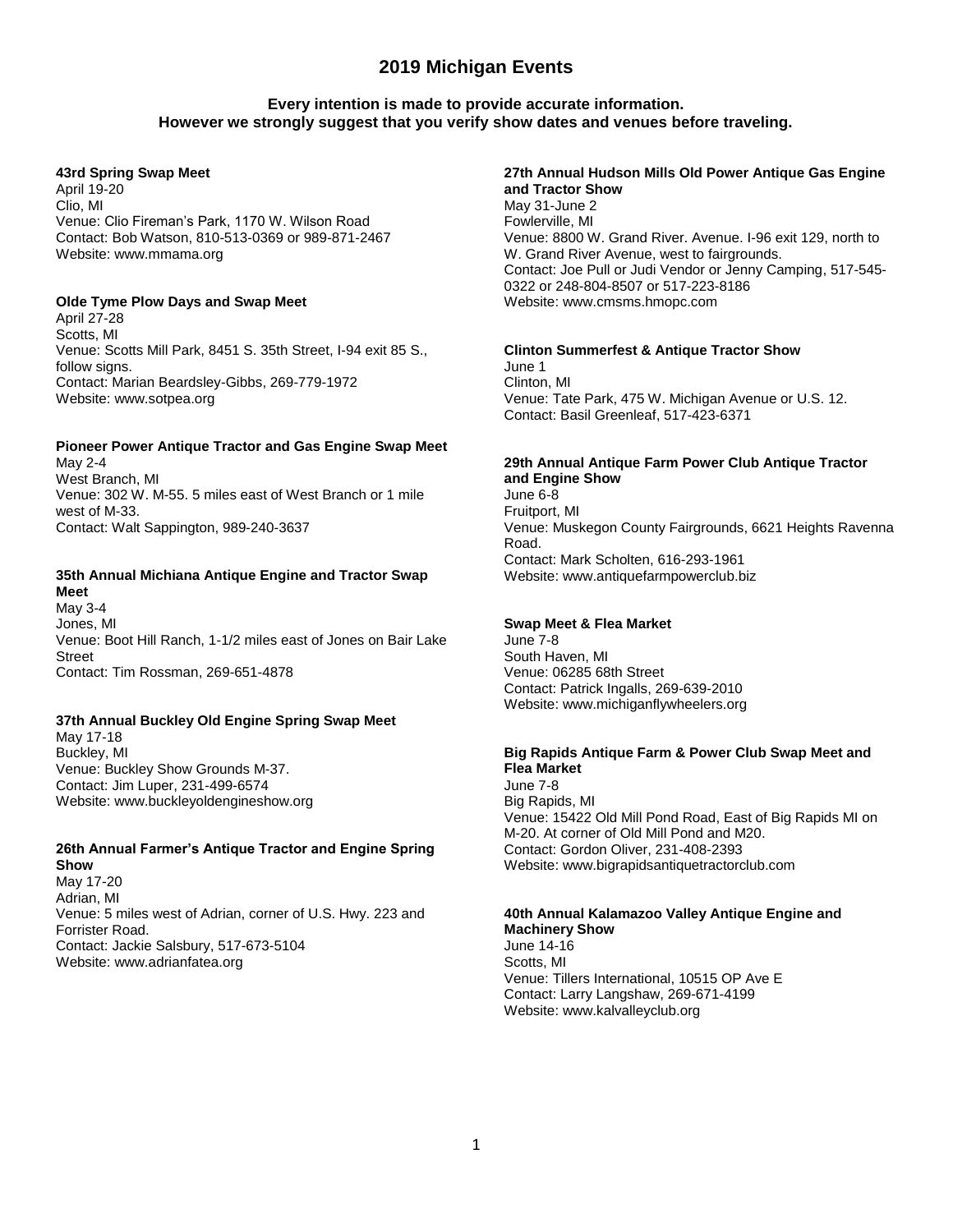### **Twenty Lakes Antique Engine and Tractor Show**

June 19-23 Harrison, MI Venue: 2411 Temple Drive, 4-1/2 miles west on M-61 from stoplight. Contact: Nathan & Nancy Blakemore, 989-339-0764

### **AuSable Valley Engine and Tractor Show**

June 28-29 Mio, MI Venue: Oscoda County Fairgrounds, 1889 Caldwell Rd., north on Caldwell Road off M-33 between Mio and Fairview. Contact: Lynn Roemer President, 989-370-5471

### **Port Hope Antique Gas Engine and Tractor Show**

July 5-7 Port Hope, MI Contact: Roy Reinke, 989-428-4838

### **Jugville Old Engine Club Annual Show**

July 11-13 Jugville, MI Venue: The Shack on Robinson Lake. 50 miles north of Grand Rapids. Contact: Butch, 231-250-6873 Website: www.shackcountryinn.com

### **48th Annual Antique Gas and Steam Engine Show**

July 12-14 Hastings, MI Venue: Historic Charlton Park, 2545 S. Charlton Park Road. Contact: Dan Patton, 269-945-3775 Website: www.charltonpark.org

### **3rd Annual Antique Tractor and Equipment Show**

July 12-14 Marshall, MI Venue: 189 15 1/2 Mile Road. Contact: Alex Woodward, 517-795-7824 Website: www.calhouncountyyesteryearassociation.com

#### **Vintage Garden Tractor Club of America National Expo 2019**

July 12-13 Hastings, MI Venue: 2545 S. Charlton Park Road. Contact: Doug Tallman, 419-545-2609 Website: www.vgtcoa.com

## **3rd Annual Heart of Michigan Antique Tractor Club Show**

July 12-13 Owosso, MI Venue: Bennington Township Hall, 5849 S. M52. Contact: Ron or Lee or Floyd, 517-282-6761 or 517-202-5921 or 517-896-7134

### **31st Annual Midland Antique Engine**

July 12-14 Midland, MI Venue: 3226 S. Meridian Road, 6 miles south of M-20 or 5 miles north of M-46 on Meridian Road. Contact: Harold A. Riggie, 989-859-6480 Website: www.sites.google.com/view/maea/home

### **Summer Show at the Barry County Fair**

July 14-20 Hastings, MI Venue: Barry County Fairgrounds, 4 miles north of Hastings on M-37. Contact: Chad Furrow, 269-804-9881

#### **30th Annual Southeast Michigan Antique Tractor & Engine Show**

July 18-20 Monroe, MI Venue: Nike Park, Newport Road. Exit 21 off I-75, 2-1/2 miles west to park. Contact: Lee Eggert, 734-279-1202 Website: www.smatea.net

### **Riverbend Steam & Gas Show**

July 18-20 Allendale, MI Venue: 9853 56th Avenue. 12 miles west of Grand Rapids, MI on M-45 to 56th Ave. Then south 1 1/2 miles to the Lee Scholma Farm. Contact: Richard L. Gilder, 616-878-0846 Website: www.riverbendshow.com

#### **26th Annual Pioneer Power Antique Tractor and Gas Engine Show, Flea Market and Crafts**

July 18-21 West Branch, MI Venue: 5 miles east of West Branch on M-55 or 1 mile west of M-33. Contact: Walt Sappington, 989-240-3637

### **Olde Tyme Tractor and Steamer Show**

July 19-21 Scotts, MI Venue: Scotts Mill Park, 8451 S. 35th St., I-94 exit 85 S., follow signs. Contact: Marian Beardsley-Gibbs, 269-779-1972 Website: www.sotpea.org

### **River Valley Antique Summer Show**

July 20-21 Three Oaks, MI Venue: 7816 Warren Woods Road, 3 miles north, 2 miles west of Three Oaks Contact: Delbert Kelver, 574-272-1145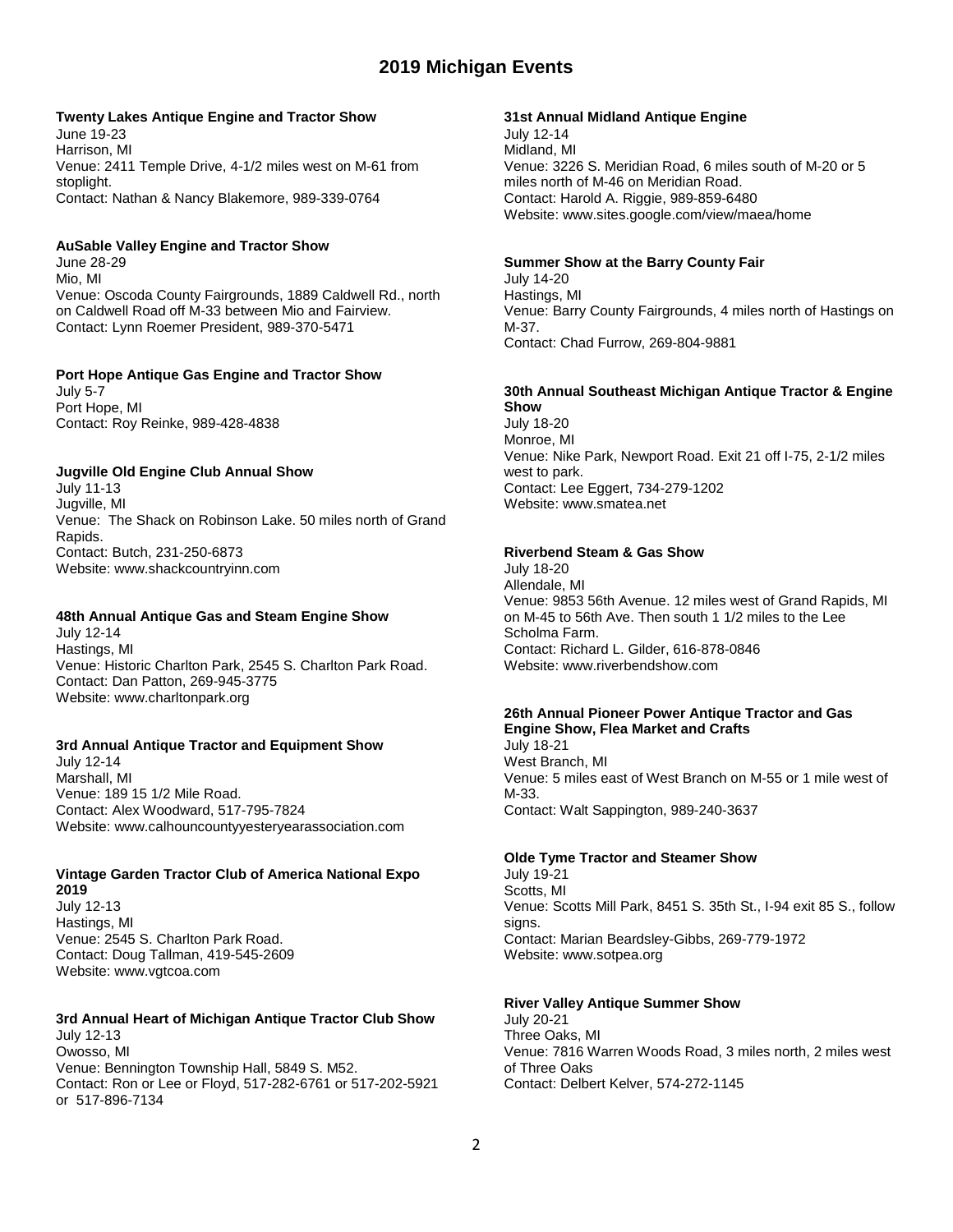### **32nd Annual Show**

July 25-28 Walloon Lake, MI Venue: 00145 US-131, Boyne Falls, MI, 4 miles south of Walloon Lake on U.S. Hwy. 131. Contact: Debra L. Matthew, 231-675-7434 Website: www.walloonlakeflywheelers.com

# **61st Annual Michigan Steam Engine and Threshers Club**

**Reunion** July 26-28 Mason, MI Venue: 3 miles south of Mason on U.S. Hwy. 127, northeast corner of Barnes Road exit. Contact: Todd Luks, 517-628-2635 Website: www.michigansteamengineandthreshersclub.com

# **21st Annual Big Rapids Antique Farm & Power Club Swap Meet and Flea Market**

July 26-27 Big Rapids, MI Venue: 15422 Old Mill Pond Road, East of Big Rapidsm MI on M-20. At corner of Old Mill Pond and M20. Contact: Gordon Oliver, 231-408-2393 Website: www.bigrapidsantiquetractorclub.com

### **Michigan/Wisconsin Antique Power Association**

July 27-28 Greenland, MI Venue: Ontonagon County Fairgrounds. Contact: Rob Drier, 906-224-7251

## **46th Annual Old Engine and Tractor Show**

August 1-3 Scottville, MI Venue: Scottville Riverside Park, 700 South Scottville Road. Contact: Bruce Patterson, 231-843-2483 Website: www.oldengineclub.org

### **59th Annual Show**

August 2-4 Jones, MI Venue: 1 1/2 miles east of Jones, MI on Blair Lake Street. Contact: Tim Rossman, 269-651-4878 Website: www.sjvoea.org

### **21st Annual Coopersville Tractor Show**

August 7-10 Coopersville, MI Venue: Coopersville Farm Museum, 375 Main Street. Take either 19 or 16 off 96 and follow signs to downtown. Coopersville is located halfway between Grand Rapids and the Lakeshore. Contact: Coopersville Farm Museum, 616-997-8555

Website: www.coopersvillefarmmuseum.org

### **Rust n Dust Antique Steam & Gas Show**

August 8-11 Zeeland, MI Venue: 8427 Taylor Street. Contact: Emily Ferwerda, 616-218-0780 Website: rustnduststeamandgasshow.weebly.com

### **44th Annual Thumb Area Old Engine and Tractor Association Show**

August 9-11 Caro, MI Venue: Tuscola County Fairgrounds, 188 Park Drive. Contact: Corey Will, 989-325-1176 Website: www.carotractorshow.com

# **Alpena Antique Tractor and Steam Engine Show**

August 9-11 Alpena, MI Venue: 6850 French Road. Take U.S. 23 north out of Alpena to French Rd., approximately 3 miles to 6850 French Road Contact: Nathan Wojda, 989-358-0380 Website: www.alpenaantiquetractor.com

### **Wellington Antique Tractor & Engine Club**

August 9-11 Grayling, MI Venue: 6940 S. Military Road. Exit 251 from I75, west 3 miles to Military Road, left (south) one mile to Wellington farms west side. Contact: Carl Hunt, 989-915-1872

### **52 Annual Buckley Old Engine Show**

August 15-18 Buckley, MI Venue: 1 mile west of Buckley on M-37. Contact: Jim Luper, 231-570-2506 Website: www.buckleyoldengineshow.org

### **45th Annual Mid-Michigan Old Gas Tractor Show**

August 16-18 Oakley, MI Venue: 17180 W. Ferden Road Contact: Jody Schlicklin, 517-625-3263 Website: www.mmogta.org

#### **30th Annual Clarksville Steam and Gas Engine Tractor Show**

August 22-24 Clarksville, MI Venue: I-96 exit 69 (Clarksville), go through Clarksville across railroad tracks to Robbins Road, west to the show grounds, watch for signs. Contact: Vickie, 616-893-5545